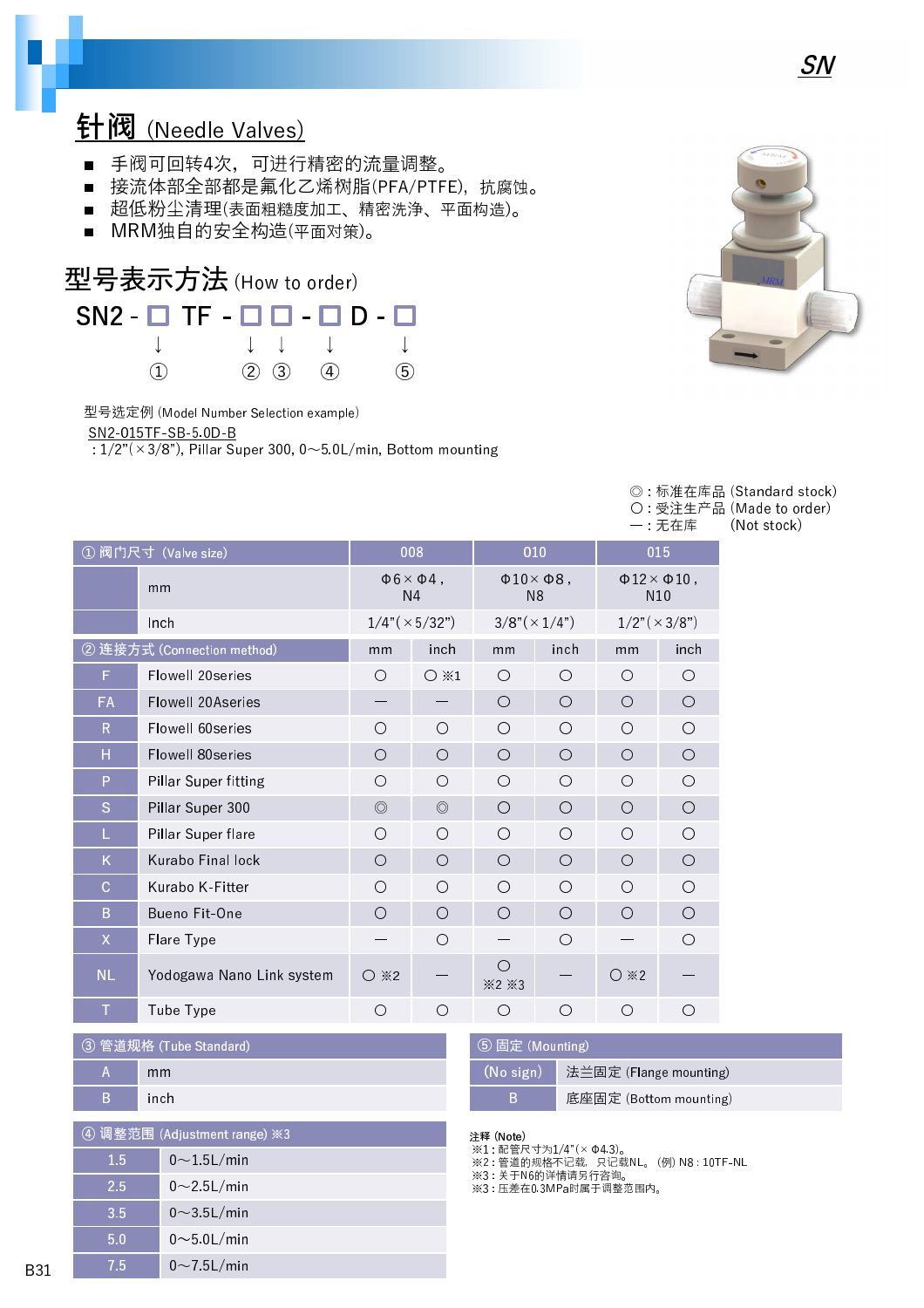Manual Valve 手 阀

PFA

- lare I vo F low e l l 6 0 s e r ie s

l Pillar Super 30 l Pillar Super tar

PTFE

i ube Fittin

PTFE (HI-TEMP)

# 内部构造(Internal structure)



| 品番(No)              | 部品名 (Parts name) | 材質 (Material) |
|---------------------|------------------|---------------|
| $\scriptstyle{(1)}$ | 外壳 (Case)        | РP            |
| (2)                 | 升降件 (Shaft)      | РP            |
| (3)                 | 填料式旋塞阀(Stuffing) | РP            |
| $\left( 4\right)$   | 薄膜(Diaphragm)    | <b>PTFE</b>   |
| (5)                 | 本体(Body)         | <b>PTFE</b>   |
| (6)                 | 底座(Base)         | РP            |

# 规格 (Specifications)

|                                              | 使用流体 (Fluid)                   |                      | 化学品・纯水・气体 (Chemical liquid, DIW, Gas) ※1 |                |  |  |  |
|----------------------------------------------|--------------------------------|----------------------|------------------------------------------|----------------|--|--|--|
|                                              | 流体温度 (Fluid temperature range) |                      | $10\sim100^{\circ}$ C                    |                |  |  |  |
|                                              | 大气温度 (Atmospheric temperature) |                      | $0\sim$ 40°C                             |                |  |  |  |
| 液体流动部分的材质 (Materials of liquid flowed parts) |                                | 本体 (Body)            |                                          | $:$ PTFE       |  |  |  |
|                                              |                                | 薄膜(Diaphragm)        | $:$ PTFE                                 |                |  |  |  |
| 操作方式 (Operating system)                      |                                | 手动式(Manual type)     |                                          |                |  |  |  |
| 调整范围 (Adjustment range)                      |                                | 1.5D/2.5D/3.5D       | 5.0D/7.5D                                |                |  |  |  |
| 流通孔(Orifice)                                 |                                | $\Phi$ 3             | $\Phi$ 5                                 |                |  |  |  |
| 流体圧力 (Fluid pressure range)                  |                                |                      |                                          |                |  |  |  |
|                                              | 0.3MPa规格                       | $IN \rightarrow OUT$ |                                          | $0\sim$ 0.3MPa |  |  |  |
|                                              | (0.3MPa specification)         | 背圧 (Back pressure)   | $0\sim 0.1$ MPa                          |                |  |  |  |

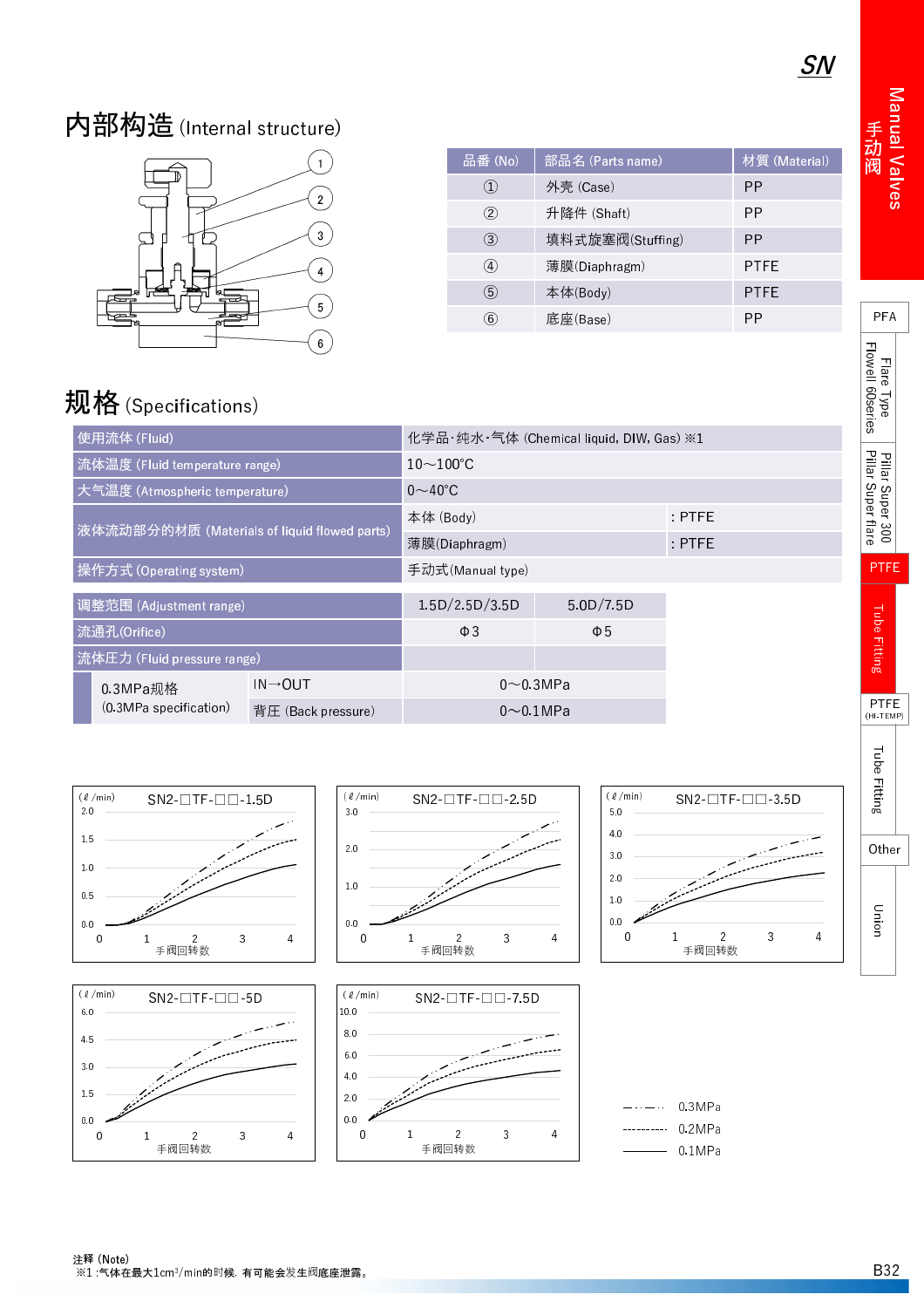尺寸 (Dimensions)

 $\blacktriangleright$   $\Phi$ 6  $\times$   $\Phi$ 4, N4  $\blacktriangleright$  1/4"( $\times$ 5/32")

### $SN2 - 008$  TF -  $\Box$   $\Box$  -  $\Box$  D -  $\Box$



底面取付 (Bottom mounting)







| 连接方式<br>(Connection method) | A    | B  | C  | D    |
|-----------------------------|------|----|----|------|
| Flowell 20series            | 69   | 16 | 45 | 87.5 |
| Flowell 60series            | 97   | 16 | 45 | 87.5 |
| Flowell 80series            | 75   | 18 | 47 | 89.5 |
| Pillar Super fitting        | 74   | 18 | 47 | 89.5 |
| Pillar Super 300            | 73   | 18 | 47 | 89.5 |
| Pillar Super flare          | 72.8 | 18 | 47 | 89.5 |
| Kurabo Final lock           | 76   | 18 | 47 | 89.5 |
| Kurabo K-Fitter             | 75   | 18 | 47 | 89.5 |
| Bueno Fit-One               | 82   | 18 | 47 | 89.5 |
| Flare Type                  | 93   | 18 | 47 | 89.5 |
| Nano Link system            | 57.4 | 18 | 47 | 89.5 |
| Tube Type                   | 69   | 16 | 45 | 87.5 |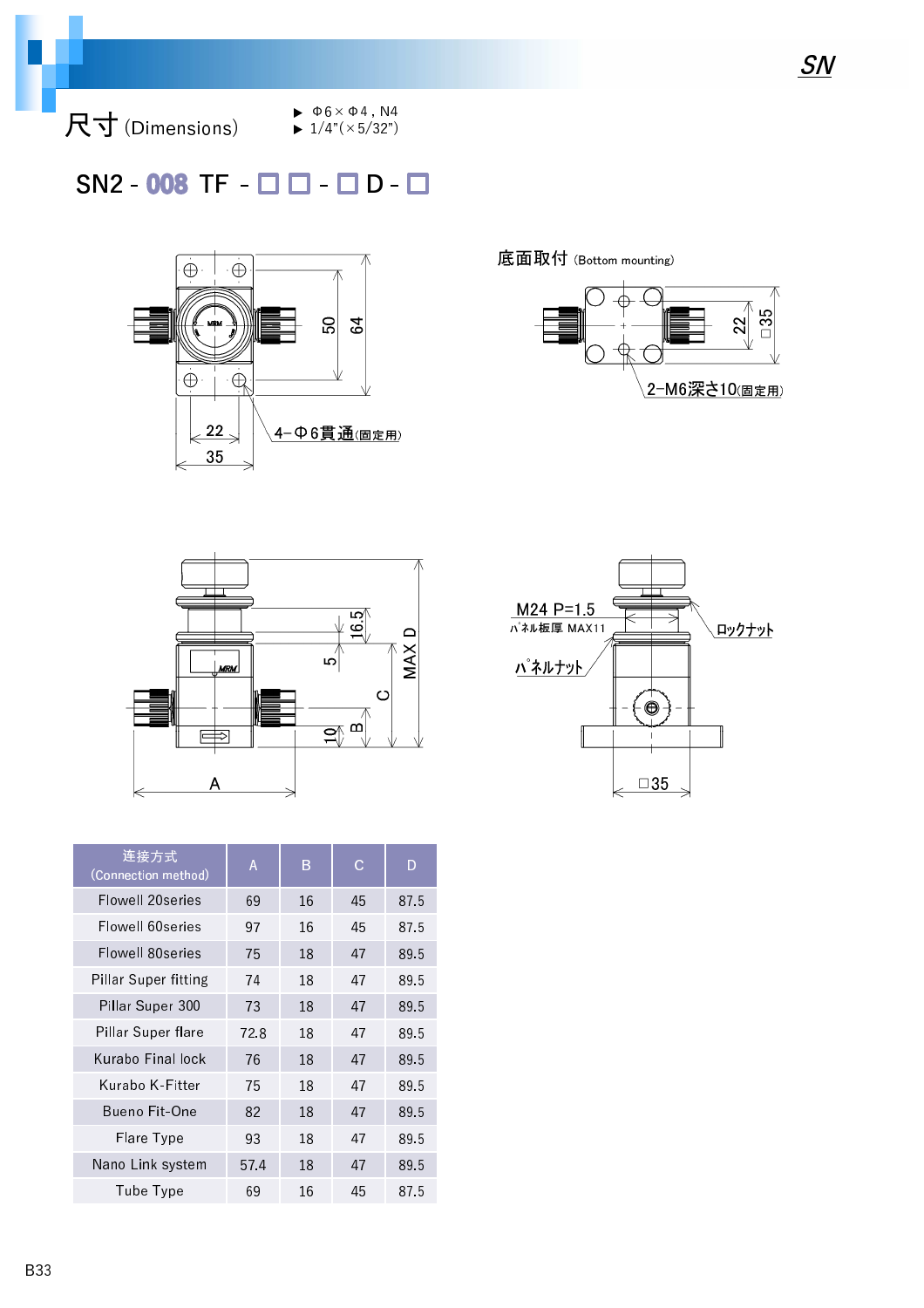SN

# 尺 寸 (Dimensions)

 $\blacktriangleright$   $\Phi$ 10  $\times$   $\Phi$ 8, N8  $\blacktriangleright$  3/8"( $\times$ 1/4")

#### $SN2 - 010$  TF  $\Box$   $\Box$   $\Box$   $D$  -



底面取付 (Bottom mounting)





| 1               | _<br>55<br>$\mathbf{a}$<br>$\subset$ |
|-----------------|--------------------------------------|
| B               |                                      |
| 20              |                                      |
| 20              |                                      |
| 20              |                                      |
| $\overline{22}$ |                                      |





| 辻抜刀丸<br>(Connection method) | Α    | B  |
|-----------------------------|------|----|
| Flowell 20series            | 77   | 20 |
| Flowell 20Aseries           | 77   | 20 |
| Flowell 60series            | 113  | 20 |
| Flowell 80series            | 86   | 22 |
| Pillar Super fitting        | 88   | 20 |
| Pillar Super 300            | 85   | 20 |
| Pillar Super flare          | 84.6 | 20 |
| Kurabo Final lock           | 93   | 22 |
| Kurabo K-Fitter             | 75   | 20 |
| Bueno Fit-One               | 90.4 | 22 |
| Flare Type                  | 98.6 | 20 |
| Nano Link system            | 69.8 | 22 |
| Tube Type                   | 83   | 20 |

连 接 方 式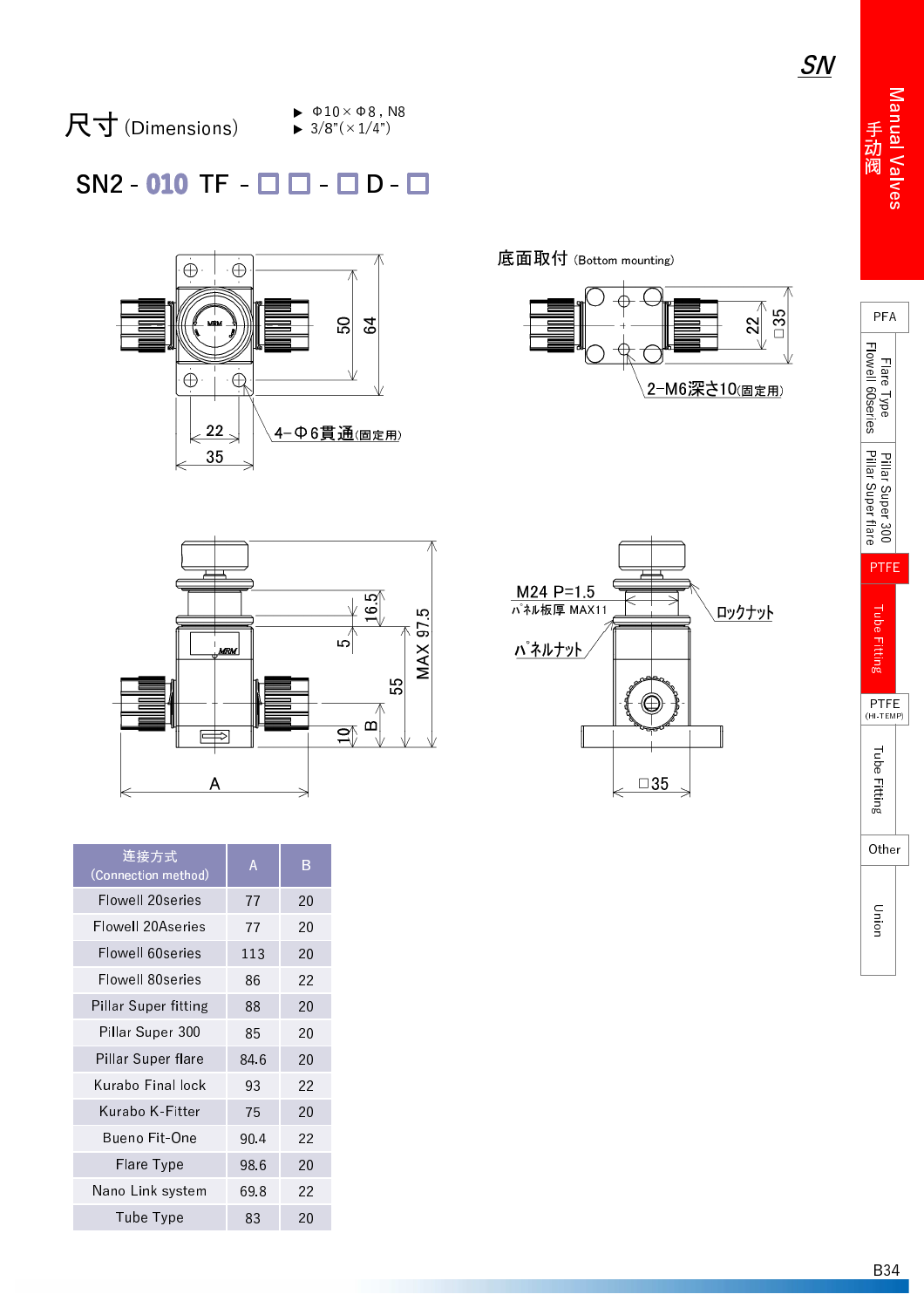尺寸 (Dimensions)

 $\blacktriangleright$   $\Phi$ 12× $\Phi$ 10, N10

 $\blacktriangleright$  1/2"( $\times$ 3/8")

## $SN2 - 015$  TF  $\Box$   $\Box$   $\Box$   $D - \Box$



底面取付 (Bottom mounting)







| 连接方式<br>(Connection method) | Α     | B  | С  | D    |
|-----------------------------|-------|----|----|------|
| Flowell 20series            | 85    | 20 | 55 | 975  |
| Flowell 20Aseries           | 85    | 20 | 55 | 975  |
| Flowell 60series            | 113   | 20 | 55 | 975  |
| Flowell 80series            | 93    | 24 | 57 | 99.5 |
| Pillar Super fitting        | 95    | 22 | 55 | 975  |
| Pillar Super 300            | 93    | 22 | 55 | 97.5 |
| Pillar Super flare          | 926   | 22 | 55 | 975  |
| Kurabo Final lock           | 95    | 22 | 55 | 975  |
| Kurabo K-Fitter             | 81    | 20 | 55 | 97.5 |
| Bueno Fit-One               | 99    | 22 | 55 | 975  |
| Flare Type                  | 102.6 | 20 | 55 | 975  |
| Nano Link system            | 72.2  | 24 | 57 | 995  |
| Tube Type                   | 85    | 20 | 55 | 97.5 |